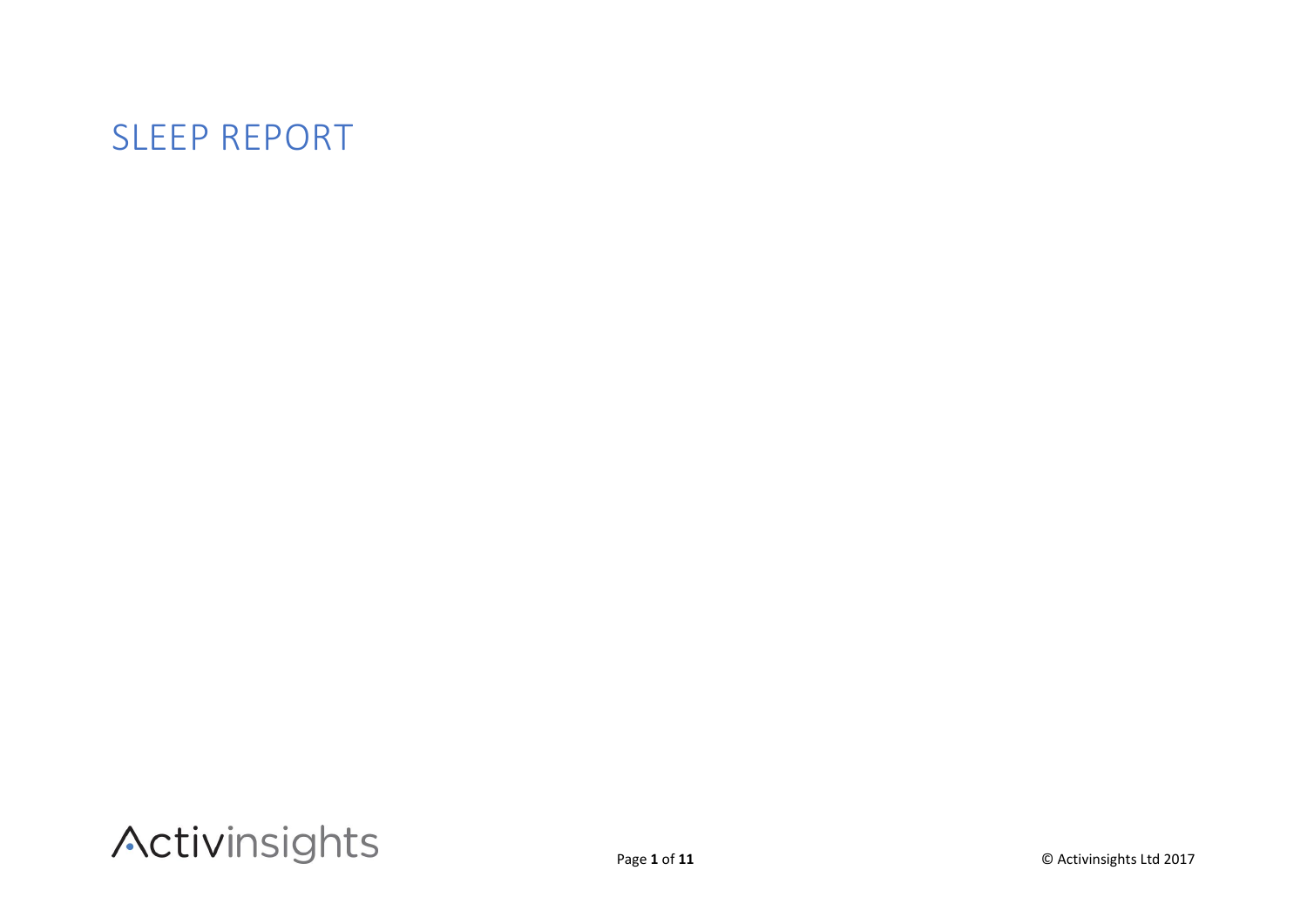

#####.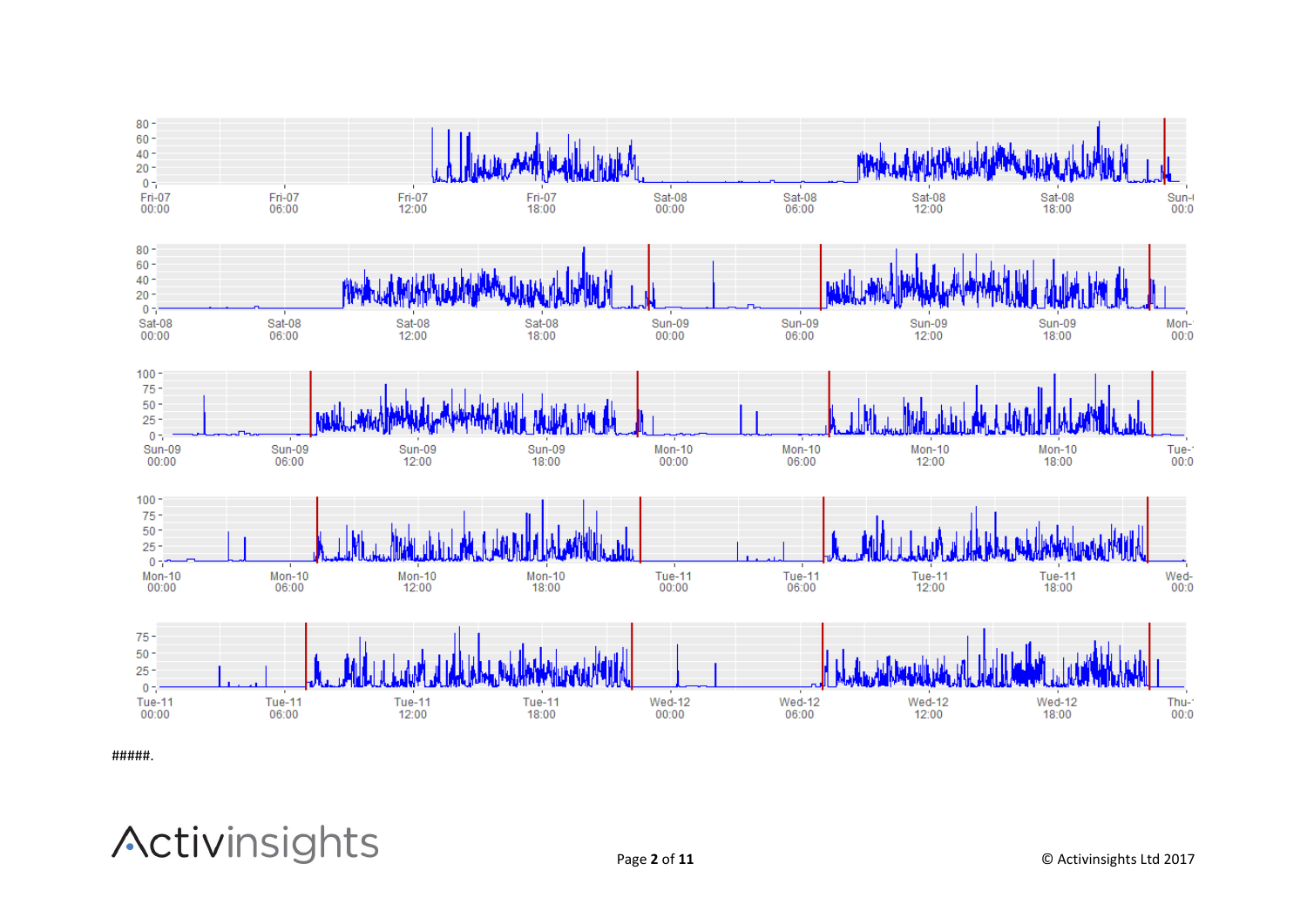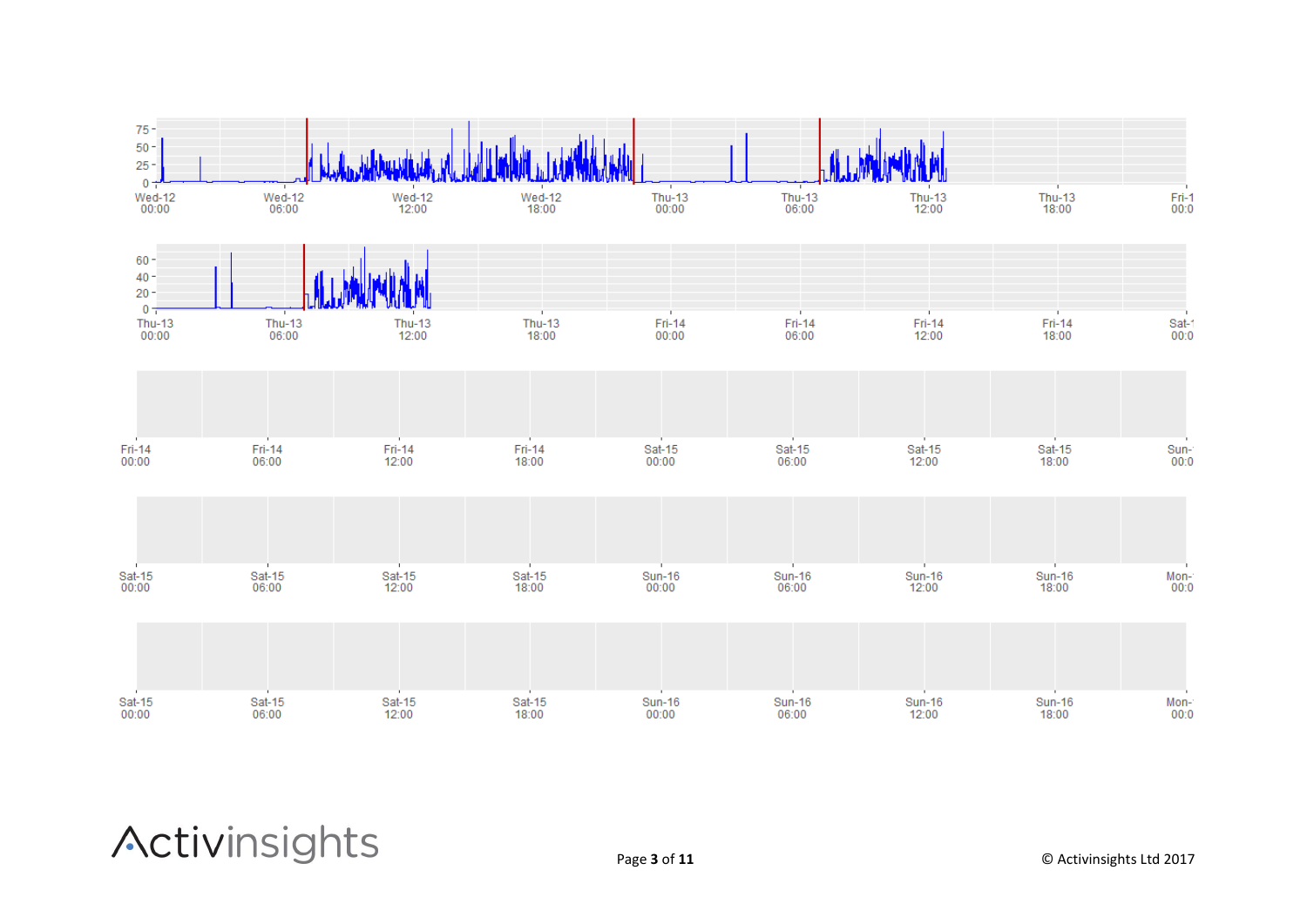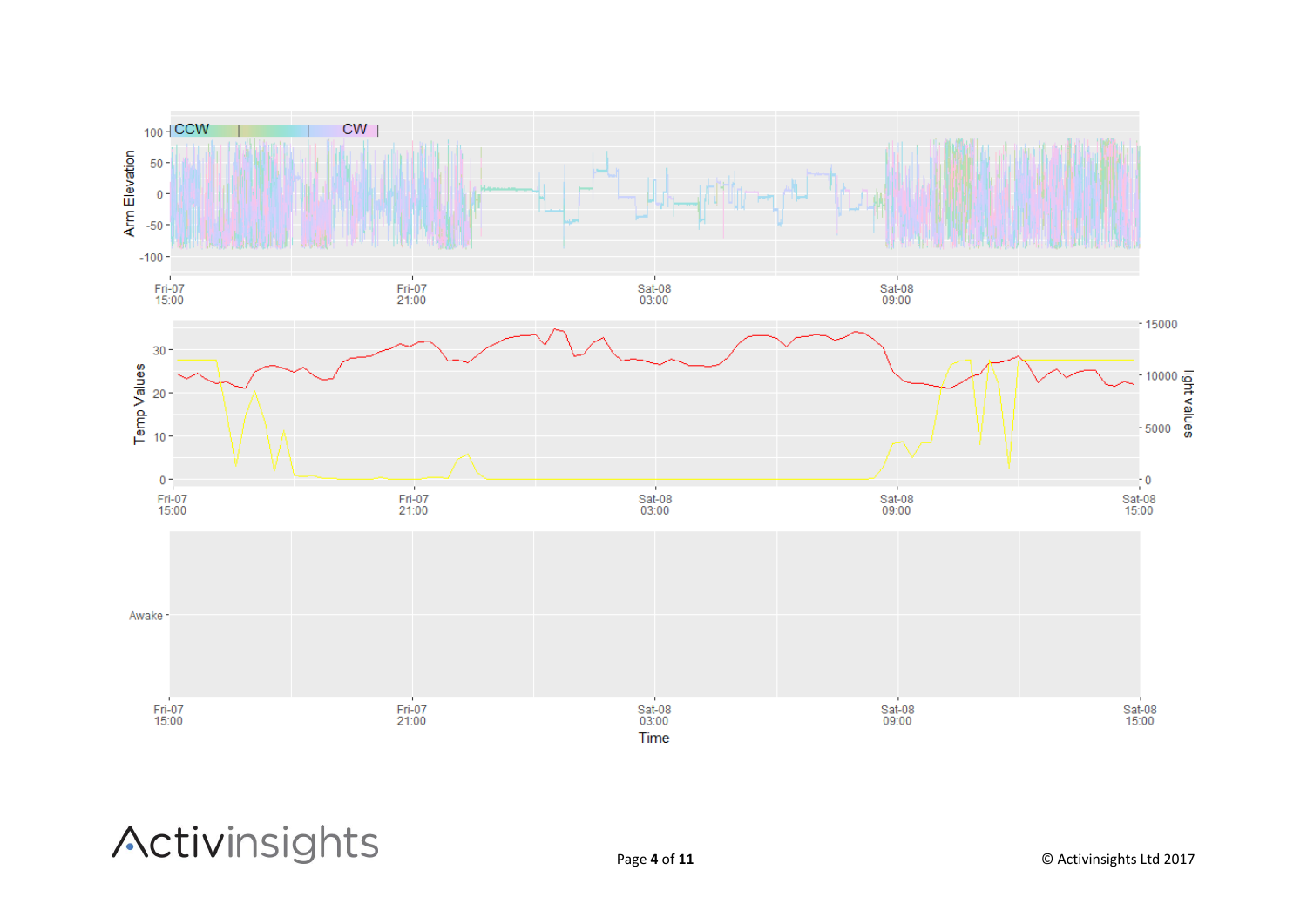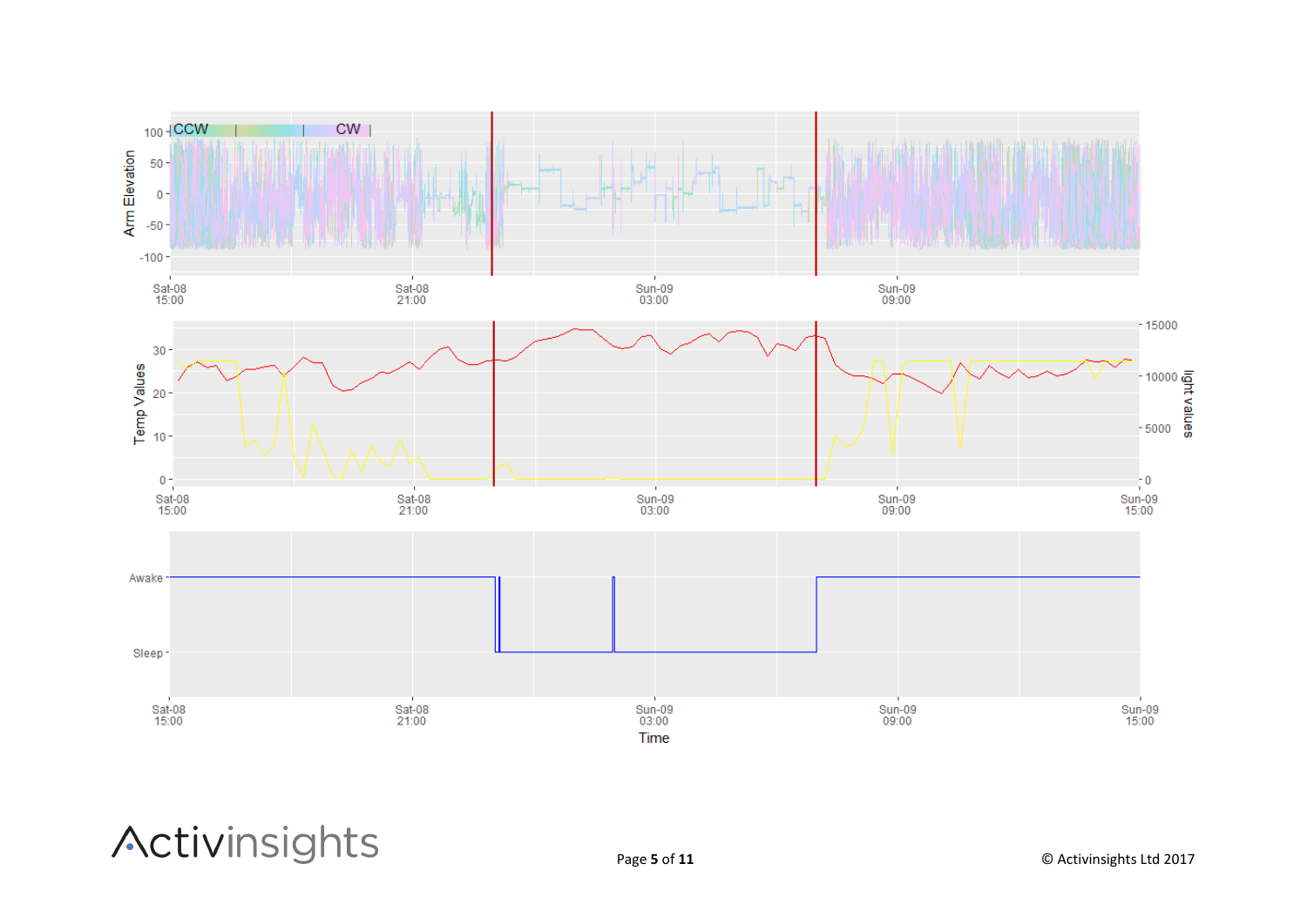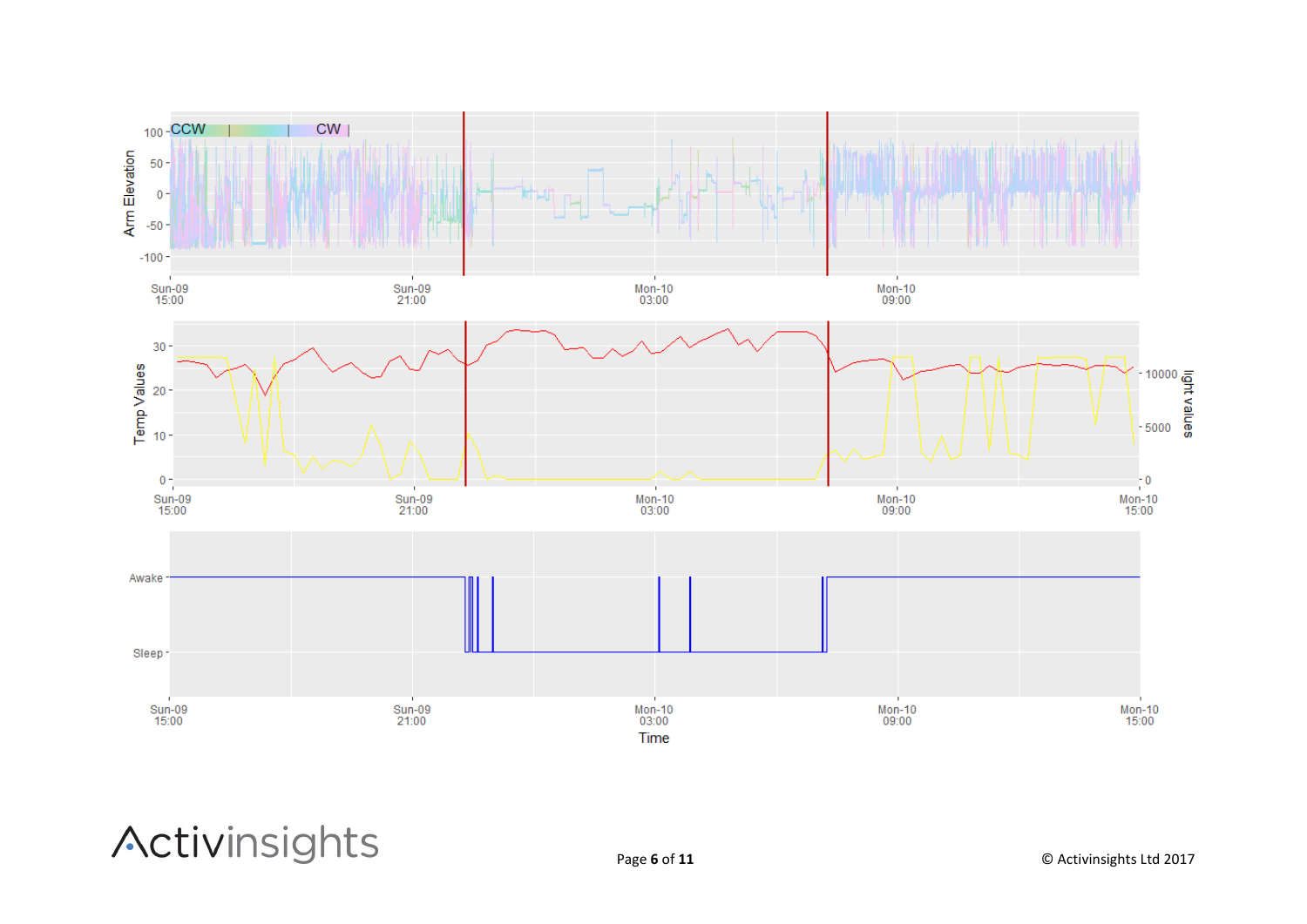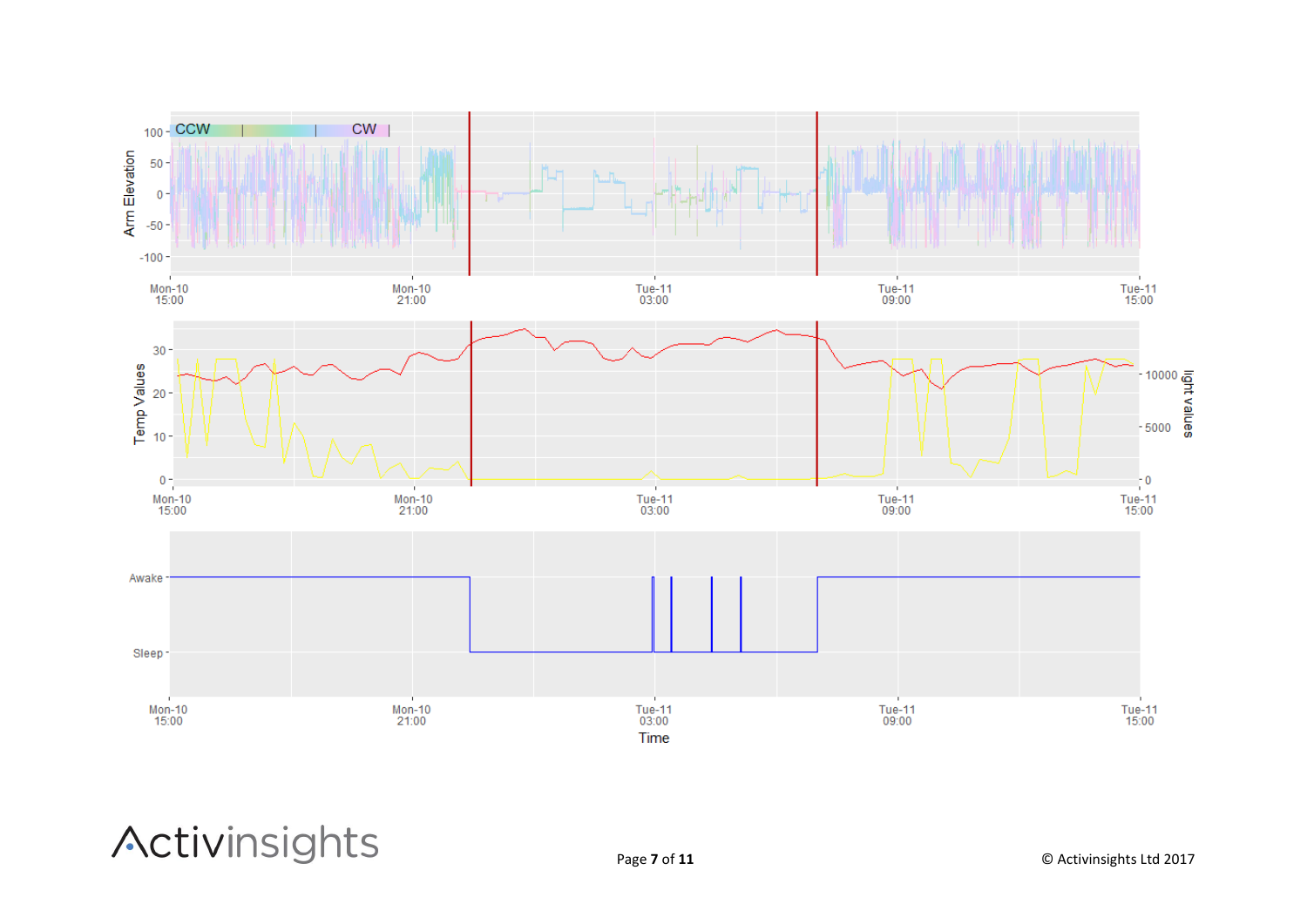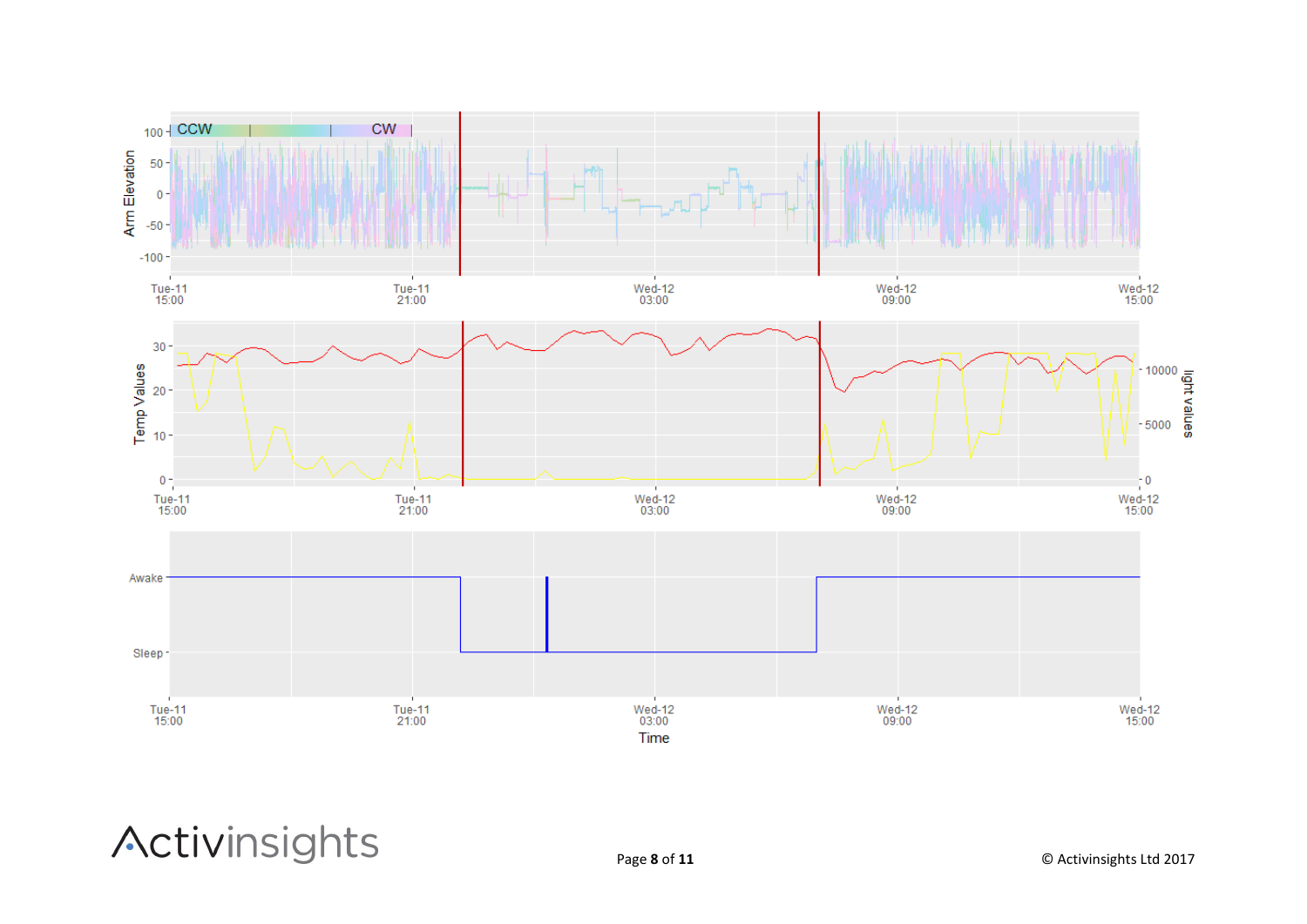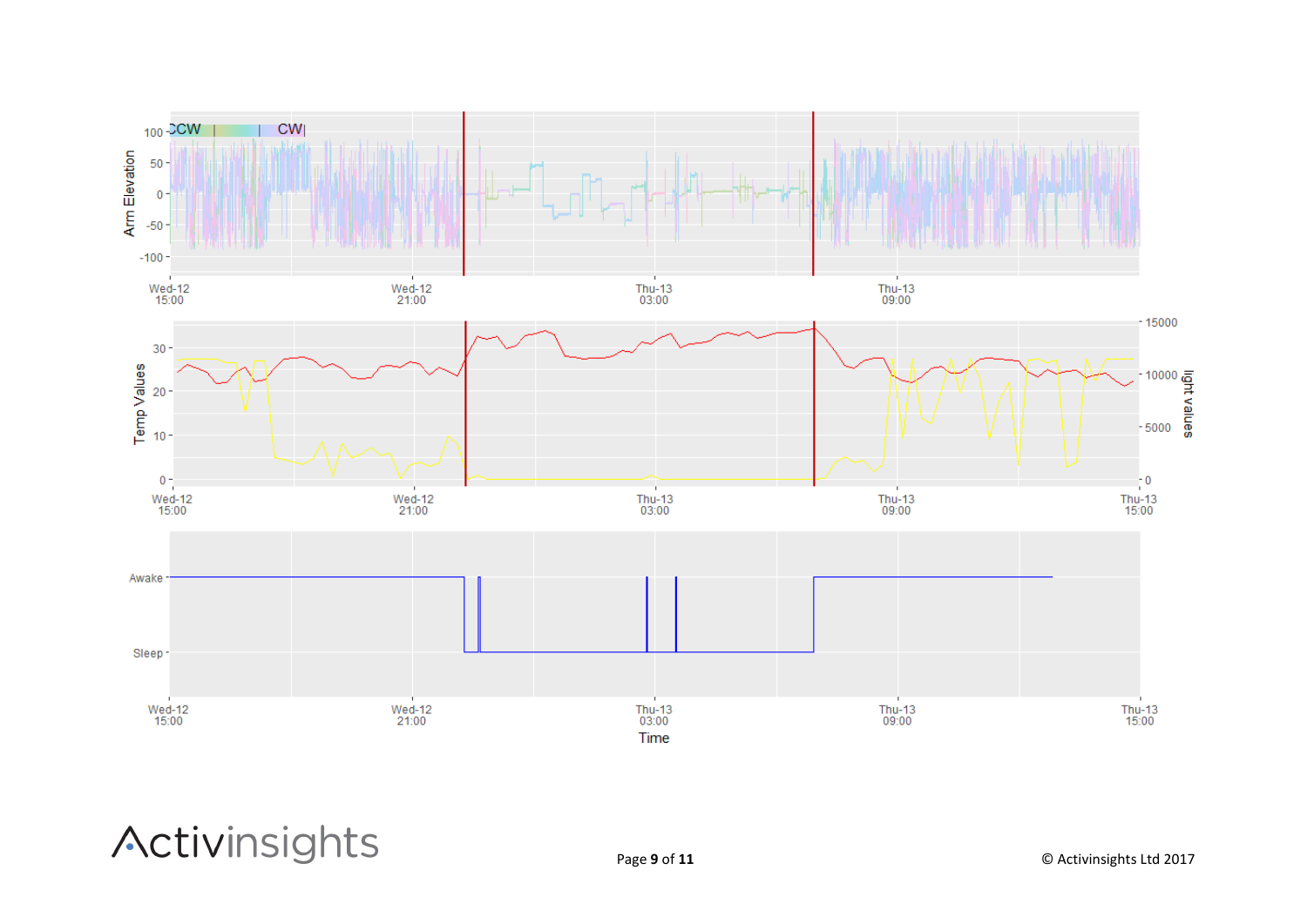#### SUMMARY STATISTICS.

| Rise.Time              | Bed.Time               | Total.Elapsed.Bed.Time Total.Sleep.Time Total.Wake.Time Sleep.Efficiency No.Activity.periods |            |         |         |    | Median.len.Activity |
|------------------------|------------------------|----------------------------------------------------------------------------------------------|------------|---------|---------|----|---------------------|
| <b>NA</b>              | <b>NA</b>              | 0S                                                                                           | OS         | OS      | NaN     | 0  | <b>NA</b>           |
| 2016-10-09<br>06:59:18 | 2016-10-08<br>22:58:42 | 8H 0M 36S                                                                                    | 7H 51M 15S | 9M 21S  | 98.0545 | 6  | 106.5               |
| 2016-10-10<br>07:16:42 | 2016-10-09<br>22:16:19 | 9H 0M 23S                                                                                    | 8H 43M 24S | 16M 59S | 96.8572 | 13 | 82.0                |
| 2016-10-11<br>07:00:39 | 2016-10-10<br>22:25:28 | 8H 35M 11S                                                                                   | 8H 27M 49S | 7M 22S  | 98.5701 | 5  | 100.0               |
| 2016-10-12<br>07:03:54 | 2016-10-11<br>22:11:56 | 8H 51M 58S                                                                                   | 8H 45M 5S  | 6M 53S  | 98.7061 | 4  | 70.0                |
| 2016-10-13<br>06:55:31 | 2016-10-12<br>22:16:34 | 8H 38M 57S                                                                                   | 8H 34M 9S  | 4M 48S  | 99.0751 | 4  | 66.5                |